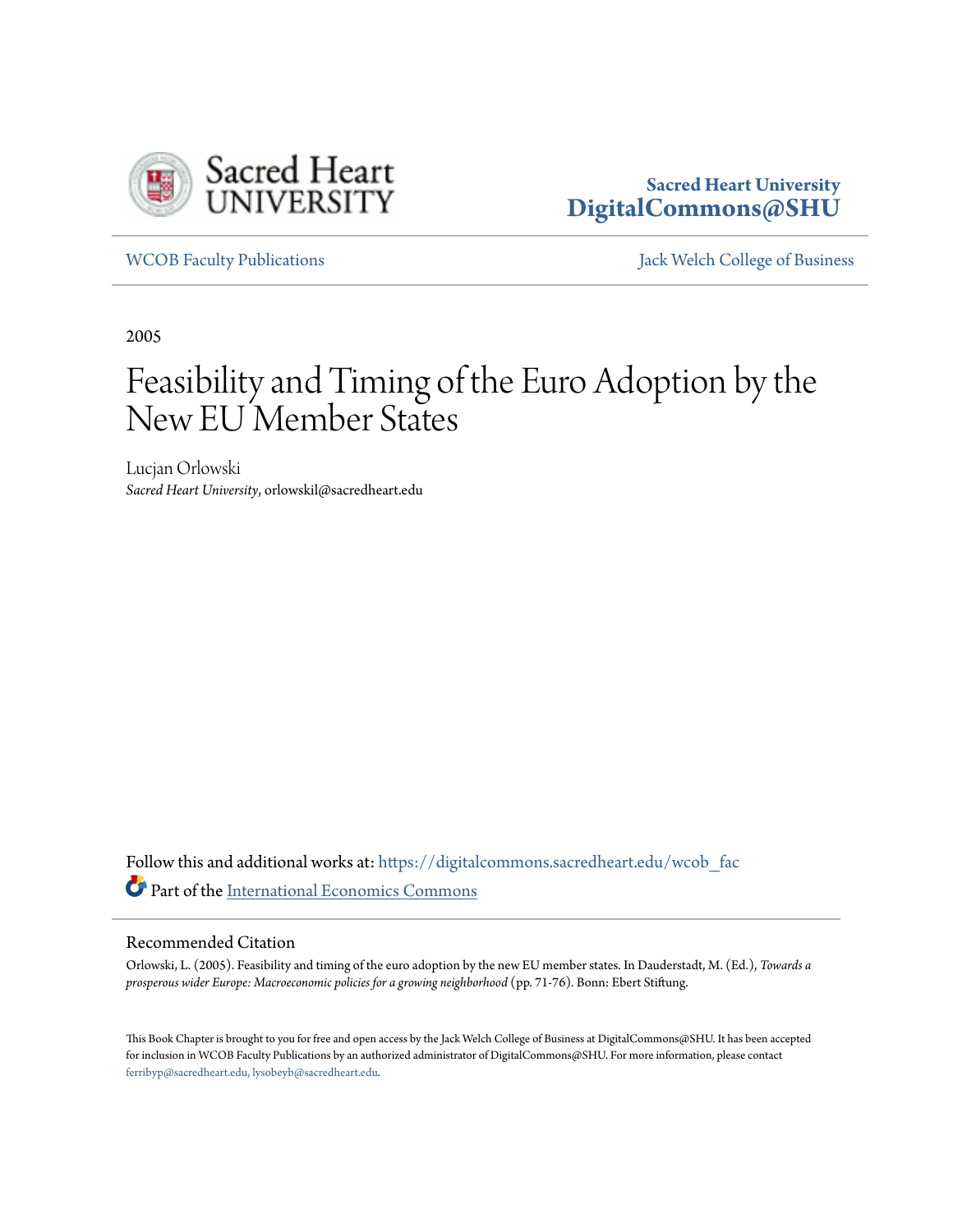## **Feasibility and timing of euro adoption by the new EU member states**

#### **1. The commitment to adopt the euro**

The 10 new member states are now facing the challenge of framing and implementing policies for adopting the euro. They are all bound by the EU Treaty to replace their national currencies with the euro at some future time as they were admitted to the Union with a derogation to this effect. In order to prepare adequately for entry to the euro area, the candidates need to undergo fiscal and monetary convergence. In principle, they should refrain from lax fiscal policies that could skew the eurozone policy mix by forcing the European Central Bank (ECB) to tighten monetary policy. They should consistently reduce any public debt accumulation that could result in a banking crisis and subsequently put pressure on the ECB to monetize it. On purely technical grounds, to enter the European common currency system the euro candidates must satisfy the Maastricht fiscal and monetary convergence criteria. The original criteria are spelled out in the Treaty protocols dating back to 1991. Their viability and applicability to the new member states are currently subject to intense scrutiny, as they reflect the European Commission's apparent precept that the euro candidates should be treated as an isomorphic block, disregarding their structural and institutional differences (Kenen and Meade 2003).

#### **2. Compliance with Maastricht**

Despite the controversies surrounding the convergence criteria, they remain in place as strict requirements for euro adoption. At the present time, new member state compliance with the convergence criteria is diverse and, generally speaking, far from satisfactory, at least according to the European Central Bank in its recent Convergence Report (ECB 2004). The ECB concluded that satisfactory pursuit of the convergence process required that the candidates resolve their profound structural fiscal challenges and devise effective monetary policies aimed at securing price stability. The key convergence indicators are presented in Table 1.

A glimpse at the relevant country data reveals that new member states face a range of problems.<sup>1</sup> A comparison of data with the Maastricht benchmarks (reference values) suggests that the smaller new member states, particularly Estonia and Lithuania, appear to be ready for euro adoption, while the larger new member states have yet to achieve satisfactory fiscal and monetary stability. With the exception of Slovakia and the Baltic States, the new EU entrants do not fare well on *fiscal criteria*. General government deficits exceed the three-per cent limit stipulated by the EU Stability and Growth Pact (SGP), reflecting mainly large primary expenditures on social transfers, in particular substantial contingent fiscal liabilities in the form of guarantees and strong commitments to future pension obligations. Excessive fiscal deficits have clearly exacerbated the public debt to GDP ratios, which range from low levels in the Czech Republic and Slovakia, through borderline high in Slovenia, Poland and Hungary, to excessive in Cyprus and Malta. These countries are engaged in equally intense struggles in respect of achieving *price*  stability. Inflation rates have been excessive in Slovenia, Hungary and, to some extent, Latvia and Slovakia. They have been on the edge of the reference rate in Poland and Malta, and successfully contained in the remaining four new member states. Nevertheless, headline inflation has increased, particularly in the aftermath of the May 2004 accession, although the recent price shock can be perceived as temporary, not threatening price stability in the long run. It stems mainly from EU accession-related increases in indirect taxes and administered prices, along with higher energy prices (ECB 2004). Some threats to price stability stem from renewed wage pressures that have contributed to rising unit labor costs. In light of these developments, policymakers in the euro candidate countries face the task of devising optimal convergence policies.

<sup>1</sup> A detailed analysis of the individual countries' compliance with the official criteria is beyond the scope of this brief study, which is aimed solely at synthesising the main conjectures concerning optimal policies leading to euro adoption and not at examining the depth of the structural and systemic problems faced by the candidates.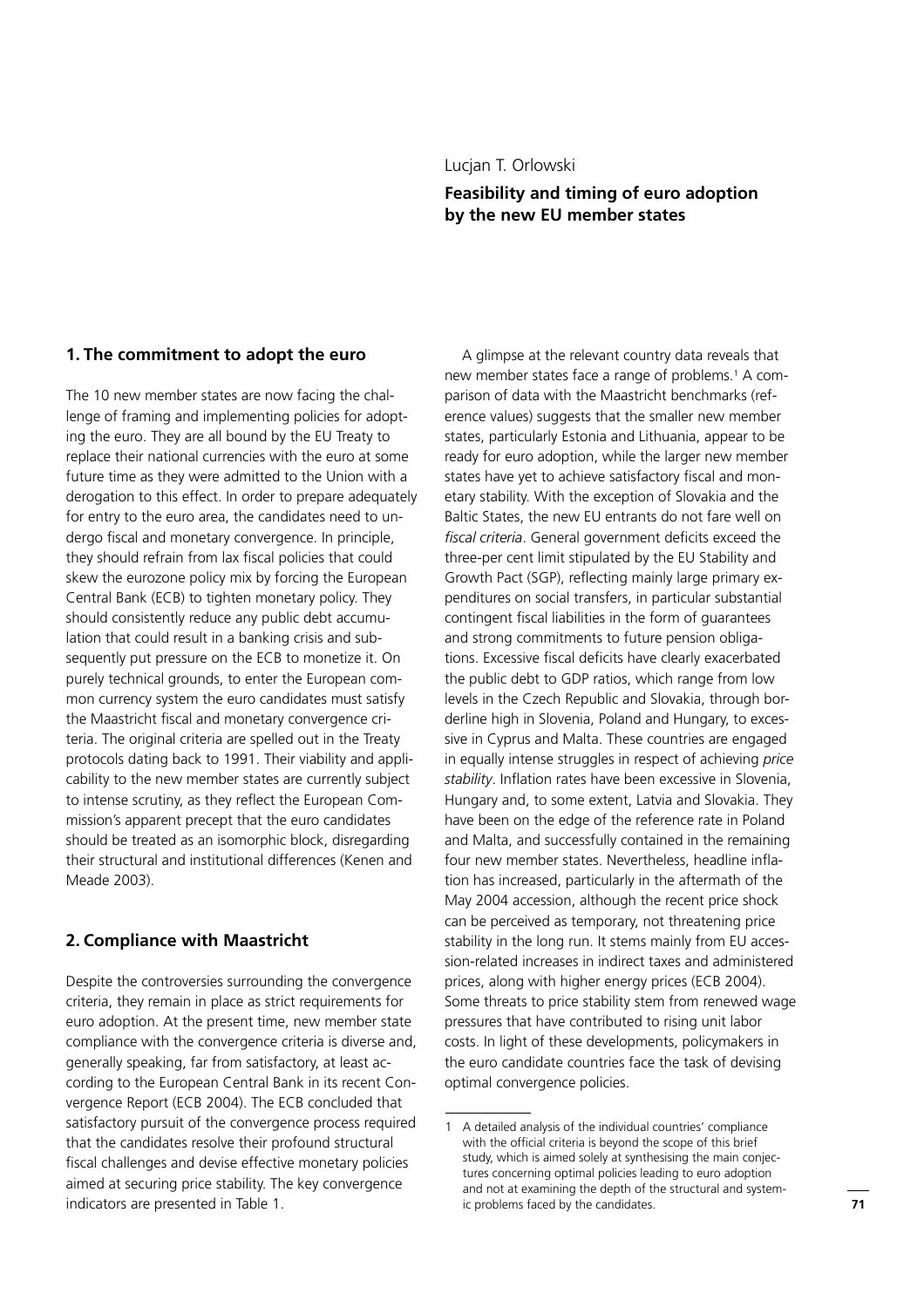|                  | <b>HICP</b> inflation <sup>a)</sup> | Long-term<br>interest rates <sup>a)</sup> | General govern-<br>ment budget<br>(share of GDP) <sup>b)</sup> | General govern-<br>ment gross debt<br>(share of GDP) <sup>b)</sup> | Percentage<br>change in gross<br>debt ratio from<br>2002 to 2004 |
|------------------|-------------------------------------|-------------------------------------------|----------------------------------------------------------------|--------------------------------------------------------------------|------------------------------------------------------------------|
| Czech Rep.       | 1.8                                 | 4.7                                       | $-5.0$                                                         | 37.9                                                               | $+9.1$                                                           |
| Estonia          | 2.0                                 | n.a.                                      | $+0.3$                                                         | 4.8                                                                | $-0.5$                                                           |
| Cyprus           | 2.1                                 | 5.2                                       | $-5.2$                                                         | 72.6                                                               | $+5.2$                                                           |
| Latvia           | 4.9                                 | 5.0                                       | $-2.0$                                                         | 14.7                                                               | $+0.6$                                                           |
| Lithuania        | $-0.2$                              | 4.7                                       | $-2.6$                                                         | 21.4                                                               | $-1.0$                                                           |
| Hungary          | 6.5                                 | 8.1                                       | $-5.5$                                                         | 59.9                                                               | $+2.7$                                                           |
| Malta            | 2.6                                 | 4.7                                       | $-5.2$                                                         | 73.8                                                               | $+11.1$                                                          |
| Poland           | 2.5                                 | 6.9                                       | $-5.6$                                                         | 47.2                                                               | $+6.1$                                                           |
| Slovakia         | 4.1                                 | 5.2                                       | $-2.3$                                                         | 30.8                                                               | $+1.3$                                                           |
| Slovenia         | 8.4                                 | 5.1                                       | $-3.9$                                                         | 44.5                                                               | $+1.2$                                                           |
| Reference values | 2.4%                                | 6.4%                                      | $-3.0%$                                                        | 60.0%                                                              |                                                                  |

*Table 1: Fiscal and monetary convergence indicators for new member states (excluding the exchange rate stability criterion)* 

*Notes*: a) Average annual rates for September 2003–August 2004. b) European Commission projections for 2004.

Reference values for monetary convergence indicators are based on average annual inflation rates in Finland, Denmark and Sweden (three lowest inflation EU members) in September 2003–August 2004 plus 1.5 per cent; and their average long-term interest rates during the same period plus 2 per cent.

*Indicators satisfying the Maastricht criteria are in bold.*

*Source:* European Central Bank, *2004 Convergence Report*.

However, it should be noted that finding a single comprehensive convergence policy and a uniform adjustment process for the 10 new member states may be an impossible task, considering their vast systemic differences. The Maastricht criteria are certainly insufficient to offer useful guidance to policymakers in this respect. Therefore, specific convergence policies need to be designed on a case-by-case basis and carefully tailored to national characteristics.

#### **3. Monetary policies for convergence – no common prescription**

Scepticism about "one-size-fits-all" policy prescriptions has emerged on the basis of a heated debate about optimal *monetary policies* for euro adoption. In essence, adoption of the euro will mean that the individual countries relinquish their monetary autonomy, which will entail certain short-run costs. These costs are likely to be minimized if adjustments to monetary policy regimes are properly designed and tailored to the individual country's circumstances in the course of active preparations for euro adoption. There is now a consensus in the literature that the smaller candidate countries, such as the Baltic States, that rely on a currency board arrangement to guide their monetary policies will be best served by maintaining their existing monetary regimes during their final passage toward the euro. This is because their financial markets are relatively less developed and thus susceptible to large, potentially destabilizing shocks. If greater monetary flexibility was adopted, it would precipitate financial volatility and so present investors with a higher country risk. A departure from the current hard peg would probably jeopardize direct investment and hamper economic growth in these countries. As a result, it would unnecessarily defer euro adoption by the smaller new member states.

In contrast to the smaller new member states, there is little consensus about effective monetary policies for euro adoption in relation to the larger new member states. The ongoing debate includes a variety of policy proposals, ranging from a leap to unilateral euroization to prolonged reliance on autonomous monetary regimes based on direct inflation targeting (DIT). Despite the controversies, there is a common belief that autonomous policies based on exclusive targeting of monetary growth or inflation would generate sub-optimal results. This qualm undoubtedly derives from the strict DIT policies currently being followed by the National Bank of Poland and the Czech National Bank.

The proponents of unilateral euro adoption, including Bratkowski and Rostowski (2001), Buiter and Grafe (2002) and Begg et al. (2003), have identified a number

**72**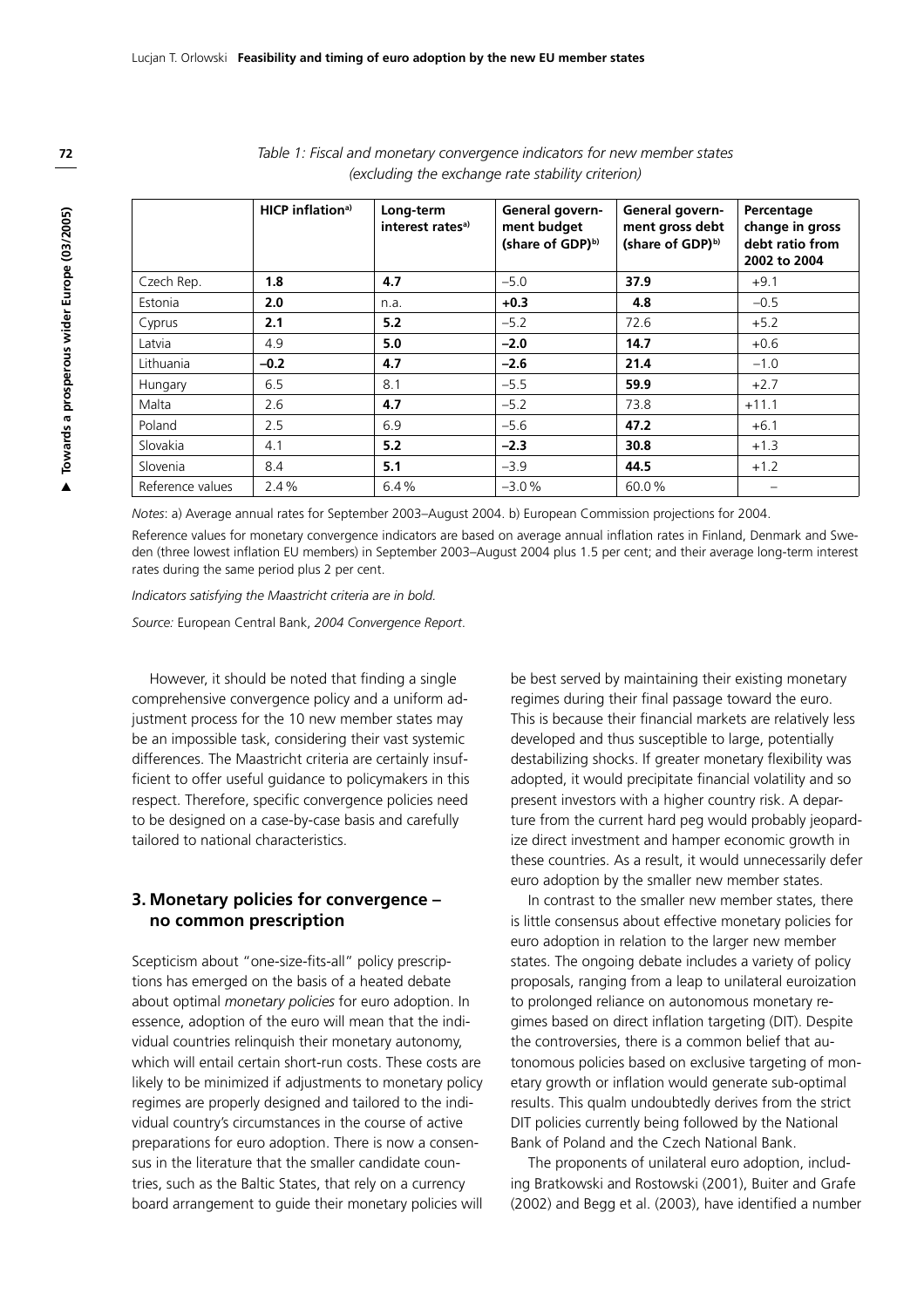of benefits that could result from such a bold move. Certainly, prompt entry into the euro area would entail considerably lower costs for both current and capital transactions. It would also bring about lower interest rates, although they would not be fully aligned with those in the eurozone as banking systems in the new member states are considerably less competitive (Nuti 2002). Nevertheless, lending rates in a prompt euro entrant would still carry a risk premium as long as institutional convergence of the financial systems remained incomplete. Perhaps the least questionable benefit of prompt euroization would be the elimination of exchange rate risk. As a consequence, exposure to speculative attacks on the currency would be lower. However, similar effects can be achieved by implementing fully autonomous, yet disciplined fiscal and monetary policies. Possible direct costs associated with a rush to euroization may entail the initial drainage of international reserves, a loss of seigniorage revenues to the government and surrender of the central bank's lender-of-lastresort function. However, these direct costs may prove to be rather insignificant as seigniorage revenues or central bank emergency lending activities are negligible in new member states at present. More qualified reservations about the leap to euroization attach to rising unit labor costs and the danger of losing the ability to respond adequately to asymmetric shocks. Such disadvantages may be particularly pronounced in a country whose monetary, real and institutional convergence efforts are far from completion. If the candidate country moves swiftly to euroization while its convergence is only partially complete, it may initially experience considerable financial disintermediation, as both depository and lending activities shift abroad to more efficient financial centres. In addition, unit labor costs may increase as wage demands outpace productivity growth. As a result, rising production costs may curtail investment and economic growth, thus increasing unemployment. In any case, it will take some time for these short- and medium-term costs to dissipate. In essence, the timing of formal euro adoption should matter less than establishing a timeframe for successful completion of monetary, real and institutional convergence (Orlowski 2001; Nuti 2002). A few more years of monetary independence combined with disciplined fiscal policies to prepare adequately for euro entry may prove beneficial. This extra time would also allow for completion of the necessary institutional reforms.

Alternative proposals for more gradualist adjustments in monetary policy are based on extensions to the current rather strict DIT regimes, incorporating greater flexibility. In other words, they assign different weights to inflation and exchange rate stability targets. Infusion of the exchange rate stability objective is believed to be critical for achieving successful monetary convergence with the euro. Despite the different policy prescriptions among the proposals, the gradualist approach recognizes the importance of having sufficient time for the successful pursuit if not the full completion of monetary, real and institutional convergence.

A rather extreme solution – a far-reaching departure from the current strict DIT policies – is proposed by Bofinger and Wollmershäuser (2001, 2002) who advocate adopting a monetary regime based on flexible exchange rate targeting during the final passage toward the euro. In their policy scenario, exchange rate stability becomes the key policy objective, while price stability plays a secondary role only, as it is presumed to be derived from less volatile exchange rates. However, if financial markets in new member states are institutionally unprepared and, therefore, not resilient to nominal shocks, efforts toward achieving exchange rate stability may entail frequent and costly interventions. In addition, it is highly uncertain whether a monetary regime focusing on exchange rate stability (even in a stricter form than the one allowed by ERM II) would in fact contribute to price stability. This is because the exchange rate channel of monetary policy transmission in the larger new member states is ambiguous and unstable (Orlowski 2003 and 2005; Golinelli and Rovelli 2004). Therefore, a smooth transmission of more stable exchange rates into low inflation cannot be guaranteed.

A more balanced weighting of inflation and exchange rate stability targets is advocated by Jonas (2004). His "dual-target and one-instrument" policy scenario is an extension of the present DIT regimes as it calls for assigning equal importance to inflation and exchange rate stability targets. However, the implementation of such a policy may pose serious difficulties as seyeral plausible conflict areas between both targets can be identified. Among them is a possible combination of currency appreciation and high inflation in the presence of large capital inflows to new member states. A proper response to a stronger national currency would require lowering interest rates that could subsequently jeopardize the inflation target. On the contrary, raising interest rates by a central bank in response to higher inflation may lead to currency appreciation and exacerbate exchange rate volatility. Nevertheless, the conflicts between both targets become pronounced only in the presence of the so-called Balassa–Samuelson effects, which are believed to be prevalent in transition economies (Buiter and Grafe 2002; Begg et al. 2003; Mihaljek and Klau 2004; DeGrauwe and Schnabl 2004). According to the Balassa–Samuelson phenomenon, an increas-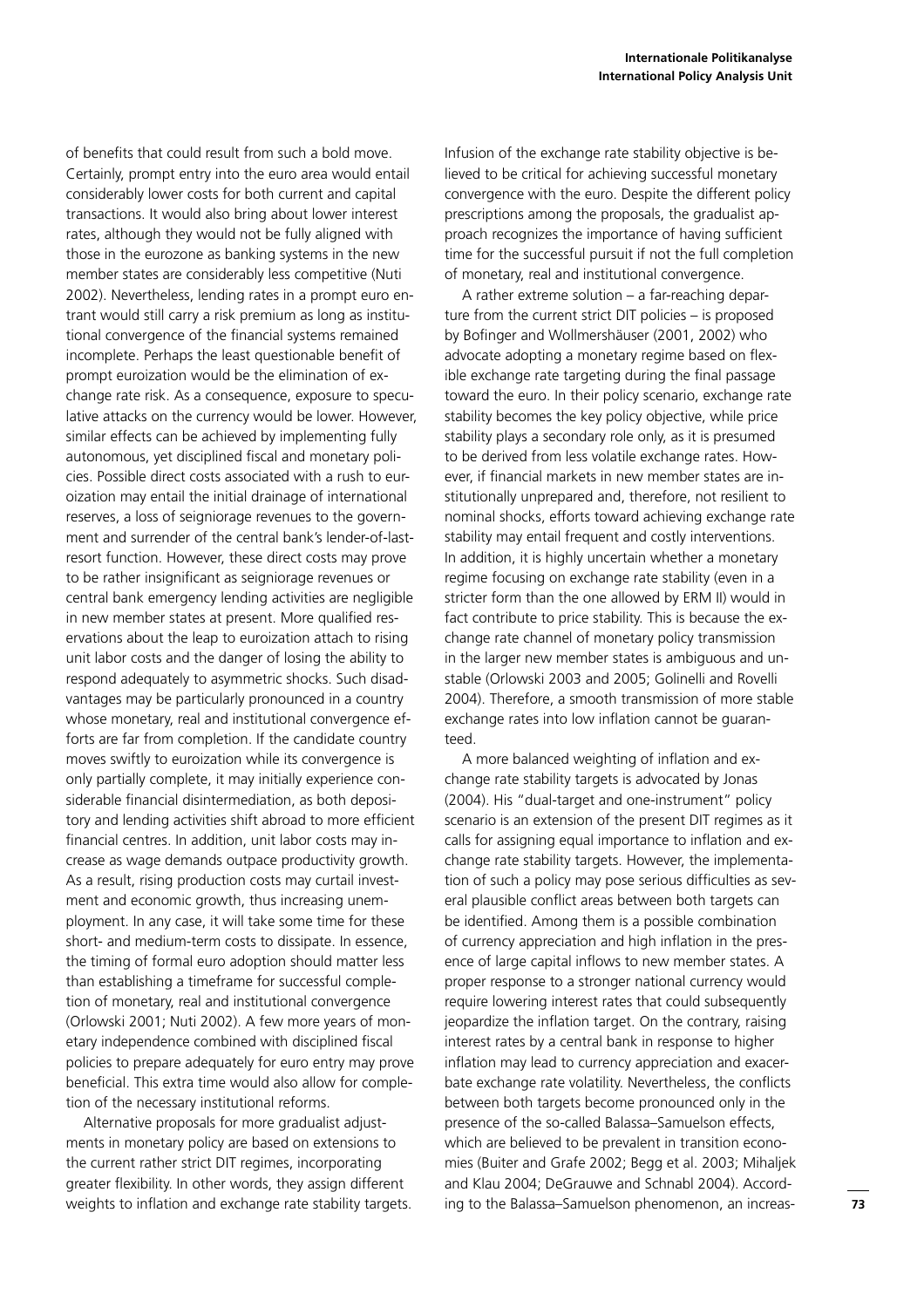ingly open, growing economy is likely to experience a productivity shock in the tradable goods sector that drives up wages in non-tradables, thus contributing to chronic inflation. If this is the case, early unilateral euroization would probably contain inflationary pressures from this source (Bratkowski and Rostowski 2001). However, there is compelling empirical evidence that the Balassa–Samuelson effect in new member states is rather insignificant (Égert et al. 2003), which may lead to the conclusion that the suggestion of potential conflicts between inflation and exchange rate stability targets has little merit, along with the arguments for early euroization derived from it.

Among the proponents of gradual policy adjustments, Orlowski (2004) assigns the highest priority to the inflation target. He proposes a policy framework based on targeting the differentials between the candidate country and the eurozone inflation forecasts. Such a forward-looking policy regime is viewed as conducive to euro adoption. In this monetary policy framework, the inflation forecast differential becomes the key operating target while exchange rate stability is treated only as a major indicator variable, and not as an auxiliary operating target. The proposed regime allows policymakers to focus exclusively on price stability as the main criterion of monetary convergence, so underpinning their strong commitment to price convergence prior to euro adoption. Moreover, the proposed policy regime would also underpin commitment to price stability when possible conflicts between disinflation and exchange rate stability arise. In essence, this forward-looking monetary policy regime advances the present DIT policies pursued by the Czech Republic, Poland and, to some extent, Hungary.

#### **4. Fiscal consolidation – principal controversies**

Equally intense controversies surround *fiscal policies* as fiscal discipline is believed to be particularly conducive to a successful final passage toward the euro, and necessary for aiding monetary adjustment efforts. There is a consensus in the literature that the three-per cent threshold prescribed by SGP as the maximum permitted government budget deficit in relation to GDP is rather demanding for new member states and that the European Commission should recast this benchmark (Szapáry 2000; Nuti 2002). The permitted deficit seems too narrow to enable governments to complete ongoing deep structural and institutional reforms. Moreover, the three-per cent limit applies to all countries equally, regardless of their public debt levels. This makes little

economic sense and the focus should be shifted instead to government efforts to achieve debt sustainability (Rostowski 2004). Briefly stated, highly indebted countries should be required to balance their budgets or to run surpluses in order to gradually relax the debt burden. By contrast, those new member states that have low debt-to-GDP ratios should be allowed to overrun the mechanical three-per cent limit in order to speed up the structural adjustments necessary to deepen their economic integration with "old" EU members.

Furthermore, there seems to be a consensus in the literature that SGP rigidity and its one-dimensional character are counterproductive as regards the quality of fiscal consolidation in new member states. This criticism holds true particularly when the government debt in relation to GDP becomes very high, prompting the authorities to cut expenditures while avoiding revenuebased consolidation (von Hagen, Hughes-Hallett and Strauch 2001). The expenditure cuts are likely to hamper economic growth more severely than the alternative tax increases. Moreover, SGP lacks a clear analytical foundation due to its simplicity. For instance, its calls for equal efforts to contain the budget deficit regardless of business cycle conditions are evidently oversimplified. In consequence, deficit reduction during economic slowdowns may exacerbate business cycle fluctuations; in other words, SGP-driven fiscal tightening becomes pro-cyclical during economic downturns. The final, frequently criticized shortcoming of SGP is that its inflexibility reduces the ability to respond to asymmetric, country-specific shocks. Therefore, SGP does not allow for the consideration of proper structural and institutional adjustment, something which may vary substantially among individual new member states.

Challenges to fiscal policies in the final passage to the euro also derive from a number of internal factors. Among them, the most burdensome to policymakers are the rigidities associated with social subsidies and formula-driven social transfers (Schadler 2004). These commitments are prevalent in all new member states due to population ageing which is expected to put substantial pressure on pension systems that in several countries are still based on the pay-as-you-go principle. Moreover, projected population ageing is likely to put additional pressures on public finances if further necessary reforms of pension systems are delayed. Social rigidities will be hard to overcome if labor market and pension system reforms are carried out.

More manageable challenges to fiscal stability are associated with temporary, one-off adjustments in tax rates. In particular, EU accession has necessitated increases in indirect taxation in all 10 new member states. These increases contributed to renewed inflationarv

**74**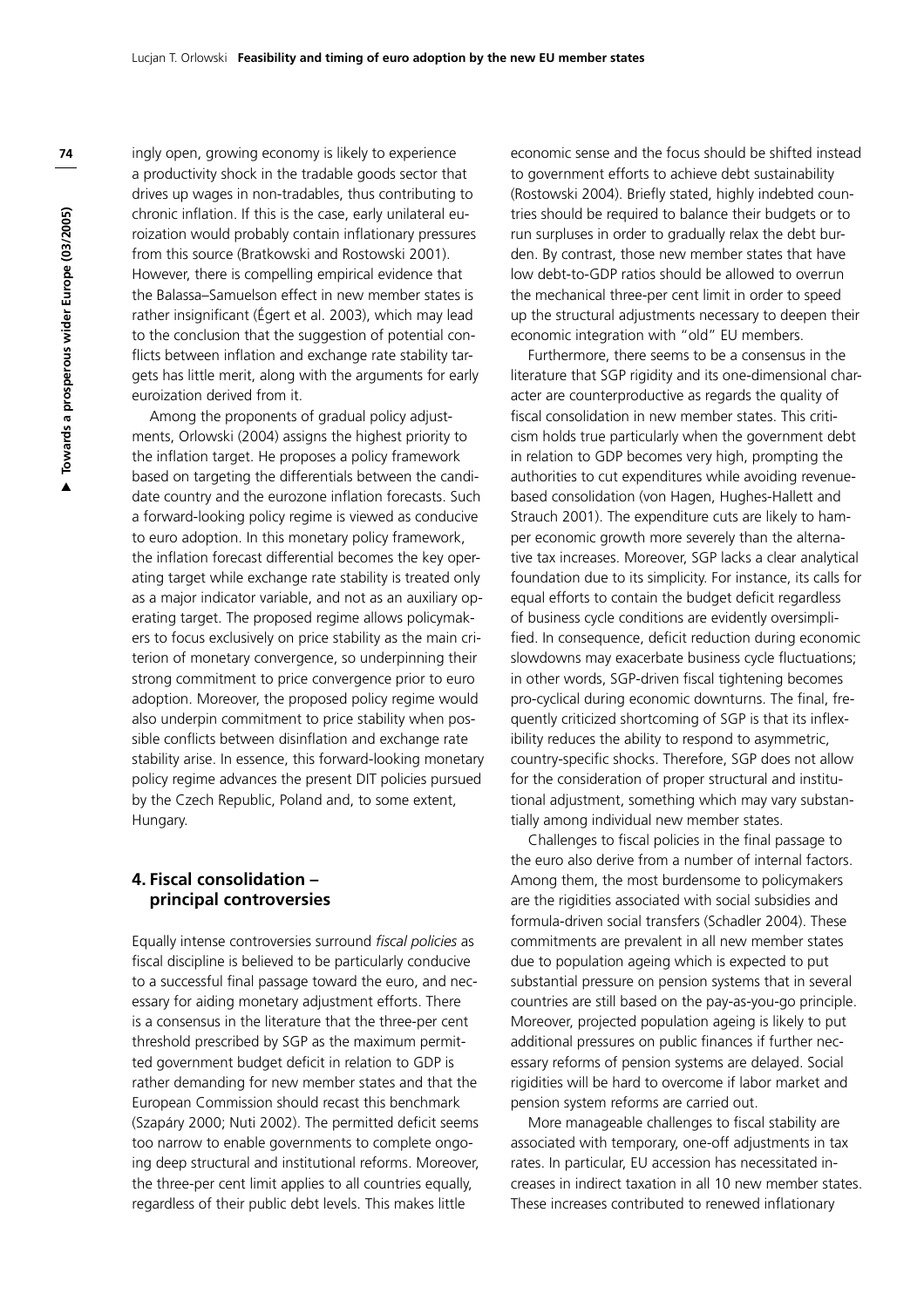pressures in the second half of 2004. However, these effects are likely to dissipate in the near future and are not expected to jeopardize fiscal consolidation efforts and medium-term deficit-debt adjustments.

It can be further anticipated that fiscal policy will have to play an active role in restoring a proper balance between short-run accession costs and its more dynamic, long-run benefits. The immediate accessionrelated costs are likely to outweigh the benefits that will materialize only after some time. Consequently, the initial gap between large contributions to EU budgets and smaller EU transfers to new member states is likely to adversely affect public support for integration, including future euro adoption. An increase in domestic expenditures may be required to offset such temporary accession-related net costs.

Nevertheless, the ability to maintain fiscal discipline will be critical for successful convergence. More specifically, a disciplined fiscal policy is critical for lowering interest rates and achieving more stable exchange rates. In turn, lower interest rates and lower exchange rate risk premia will probably promote investment and income growth, and also allow more expansionary monetary policies. In contrast, a failure to maintain fiscal discipline will force central banks to apply a very restrictive monetary policy, which will hinder structural reforms and economic growth in new member states.

### **5. The road ahead – coping with ERM II**

As argued above, the smaller new member states would be well served by maintaining their present currency board arrangements, while the larger ones that target inflation will have to modify their monetary policies in order to accommodate the objective of exchange rate stability. Regardless of the applied adjustment, the new member states can and should avail themselves of the exchange rate flexibility afforded by ERM II, providing that the "standard" plus-minus 15 per cent band of currency fluctuations holds rather than the "normal" band of 2.25 per cent prescribed by ERM I. Certainly, their participation in ERM II will necessitate a reorientation of their monetary regime in order to take account of possible exchange rate shocks. In essence, the standard band offers enough flexibility to accommodate these shocks, particularly in the absence of active interventions by central banks pursuing DIT policies.

This analysis clearly favors inflation-targeting policies as more conducive to effective monetary convergence with the euro than those based on exchange-rate targeting. Flexible inflation-targeting regimes offer attractive advantages over those based on currency stability

objectives, particularly the ones based on soft pegs. An exclusive focus on the exchange rate target does not necessarily forestall large currency shocks, especially if the country's financial system is inadequately prepared for their absorption. In addition, a currency peg, particularly one associated with the narrow 2.25 volatility margin, increases the risk attributable to misspecification of the reference rate. If the official reference rate is too weak – that is, set well below the dynamic equilibrium rate  $-$  it could inflate the domestic value of foreign currency debt and raise the default risk. If it is too strong, it could precipitate significant short-term capital inflows, exacerbating inflation. In any case, a wider tolerance band would create a cushion preventing such undesirable effects. Thus, the candidate countries face the challenge of a careful specification of the ERM II official reference rate that roughly corresponds to the dynamic equilibrium exchange rate.

Equally challenging are fiscal policy efforts aimed at maintaining a proper balance between the stringent objectives of fiscal convergence and those necessitated by structural reforms and social obligations.

In hindsight, the tasks of monetary and fiscal convergence to the euro are very complex; their framing and implementation pose major challenges to policymakers in new member states. Their search for appropriate policies and practices that are appropriate for the final passage toward the euro find some support in the literature, which, has not arrived at uniform optimal solutions. On practical grounds, however, the new member states' convergence with the euro is unprecedented, as there is almost no evidence on comparable reforms and experiences with monetary integration in the economies of the world.

# **References**

- Begg, D., Eichengreen, B., Halpern, L., von Hagen, J. and Wyplosz, C., "Sustainable Regimes of Capital Movements in Accession Countries", *Centre for European Policy Research Policy Paper* No. 10, London, 2003.
- Bofinger, P. and Wollmershäuser, T., "Is There a Third Way to EMU for the EU Accession Countries?", *Economic Systems*  25 (3), 2001, p. 253–74.
- Bofinger, P. and Wollmershäuser, T., "Exchange Rate Policies for the Transition to EMU", in Sepp, U. and Randveer, M. (eds), *Alternative Monetary Regimes in Entry to EMU,* Tallinn: Bank of Estonia, 2002, p. 95–132.
- Bratkowski, A. and Rostowski, J., "Unilateral Adoption of the Euro by EU Applicant Countries: The Macroeconomic Aspects", in Orlowski, L. T. (ed.), *Transition and Growth in Post-Communist Countries – The Ten-Year Experience,* Cheltenham: Edward Elgar, 2001, p. 125–47.